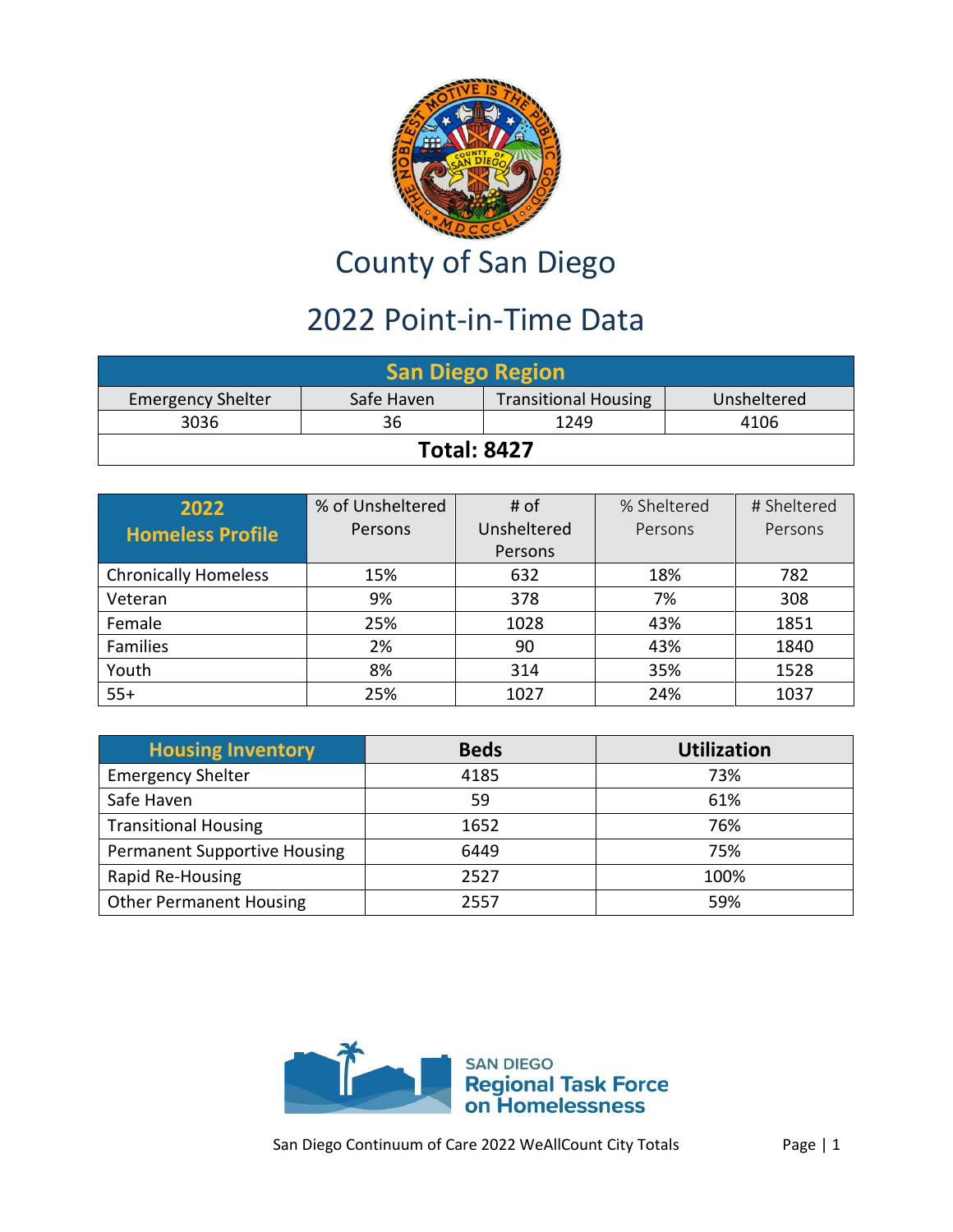## Year Comparisons

|                  | <b>2020 Total</b> | 2022 Total | 2020 - 2022<br><b>Overall Change</b> |
|------------------|-------------------|------------|--------------------------------------|
| City             | Total             | Total      | % of Total                           |
| San Diego Region | 7638              | 8427       | 10%                                  |

|                  | 2020<br><b>Unsheltered</b> | 2022<br><b>Unsheltered</b> | 2020-2022<br><b>Unsheltered Change</b> |
|------------------|----------------------------|----------------------------|----------------------------------------|
| City             | Count                      | Count                      | % of Total                             |
| San Diego Region | 3971                       | 4106                       | 3%                                     |

|                                                | 2020<br><b>Sheltered</b> |      |           |              | 2022<br><b>Sheltered</b> | 2020-2022<br><b>Sheltered Change</b> |
|------------------------------------------------|--------------------------|------|-----------|--------------|--------------------------|--------------------------------------|
| City                                           | ES                       | ΤН   | <b>SH</b> | <b>Total</b> | <b>Total</b>             | % of Total                           |
| San Diego Region                               | 2307                     | 1313 | 47        | 3667         | 4321                     | 26%                                  |
| 2022 Sheltered Count breakdown by Project Type |                          |      |           |              |                          |                                      |
| ES                                             |                          | ΤН   |           | <b>SH</b>    |                          |                                      |
| 3036                                           |                          | 1249 |           |              | 36                       |                                      |

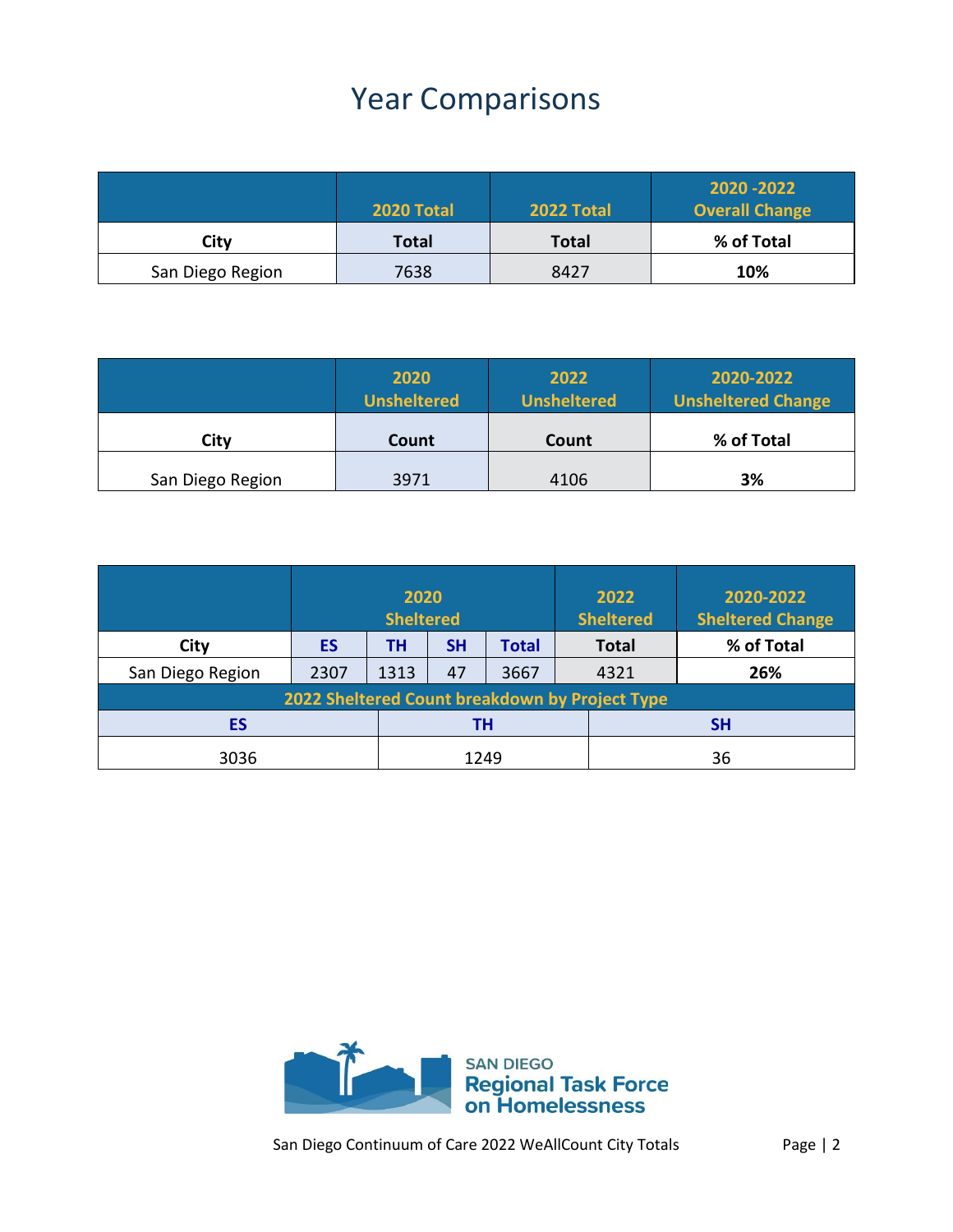





San Diego Continuum of Care 2022 WeAllCount City Totals Page | 3